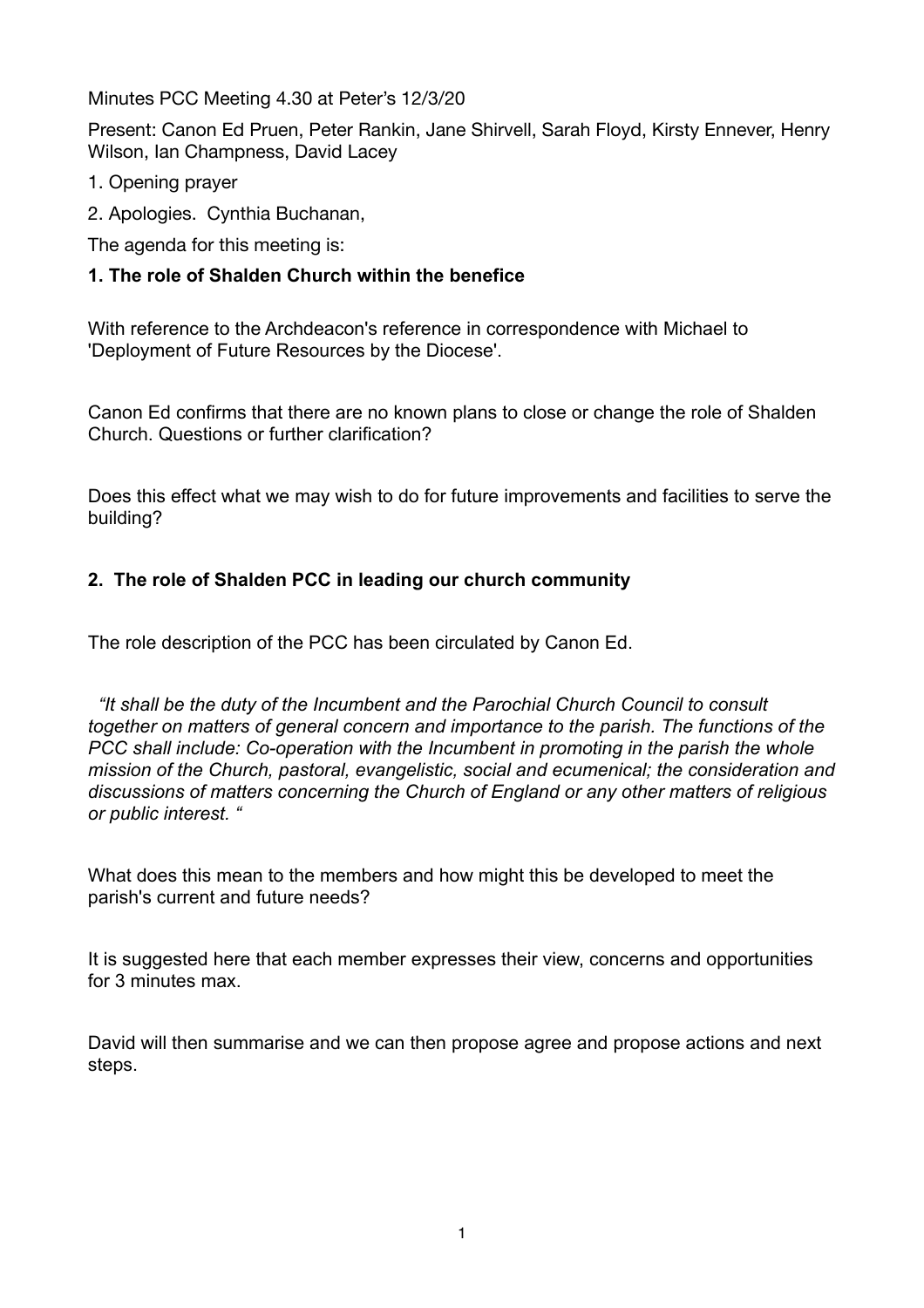EP Welcome everybody. It's good to see we don't have to do the usual PCC agenda. Today is about our long term thinking, and the ideas that we have, and for us to listen to each other. Here is an opportunity for us to be listened to. I think it is fair to say that we wanted some reassurance about whether or not the church is ever likely to close or not. To quote the email that Michael got from Richard Brand, "the current situation is that diocesan synod has asked for the development of a diocesan wide deployment plan. The purpose of this is to ensure that the vision and strategic priorities of the diocese, which are well known, have ministry resources deployed to best deliver those priorities. The expectation is such a deployment plan will affect a large number of parishes across the diocese. The details this is being worked through. To my understanding, whilst this plan may result in significant pastoral reorganisation in many places, it does not involve plans to close churches. We want to continue to be present in every community: given resources and changing needs, how you are at present will change in many cases. If a local community or benefice can no longer afford to keep the church in good repair, or discerns that the time has come for one or more of its churches to be closed, we would work with them to that end. But to repeat there is currently no diocesan plan to close churches. Your question uses the words "in full-time use". This is above, how we are present as a church in many communities will need to change. So, for example, the sharing of services across an area may well have to change. Some churches will have to become a version of what are called festival churches and be used for major services, occasional offices and one or two other occasions."

Response to a similar question from Michael del Mar of Lasham, Rolf Hawkins said, "is the responsibility of the incumbent and the PCC and only with their approval could the church ever be closed. If the incumbent or the PCC ever decided that the church could no longer be a viable building, was no longer in regular use for services, a number of options could present themselves. The church could become a Chapel of Ease, it remains consecrated for certain services and is the responsibility of the village.

Any reordering carried out should have a reasonable expected life."

So what I am hearing from the Archdeacon is that there are absolutely no plans whatsoever to close any church in the diocese unless a PCC requested specifically. It is very expensive to close a church and they don't want to be doing that.

MC Who is preparing the Diocesan wide deployment plan?

EP I don't know. There is talk on Deanery level of bigger benefices with more staff. The old model of putting in a single priest into a benefice and the parishes in that benefice expecting the priest to behave like a parish priest is not viable. Vision for the church is much more to do with working together in partnership with lay people, with lay people having much more opportunity for training, and services that aren't constantly dependent on a priest.

IC Can I ask for clarification? In the annual report you say there needs to be at least an exploration of coming together as a single PCC, doesn't that lead to closing of the church?

EP I don't see why. It becomes one parish, with four housekeeping types of meeting going on. The money is kept separate in individual designated accounts.

KE Our reluctance to consider the single parish has been our experience of working together with another village on the fete. Lack of cooperation between the individuals, and obviously it comes down to individuals, made it impossible. As a PCC, we do have individual differences, but when we meet to work on an event together we put aside those differences and work very well.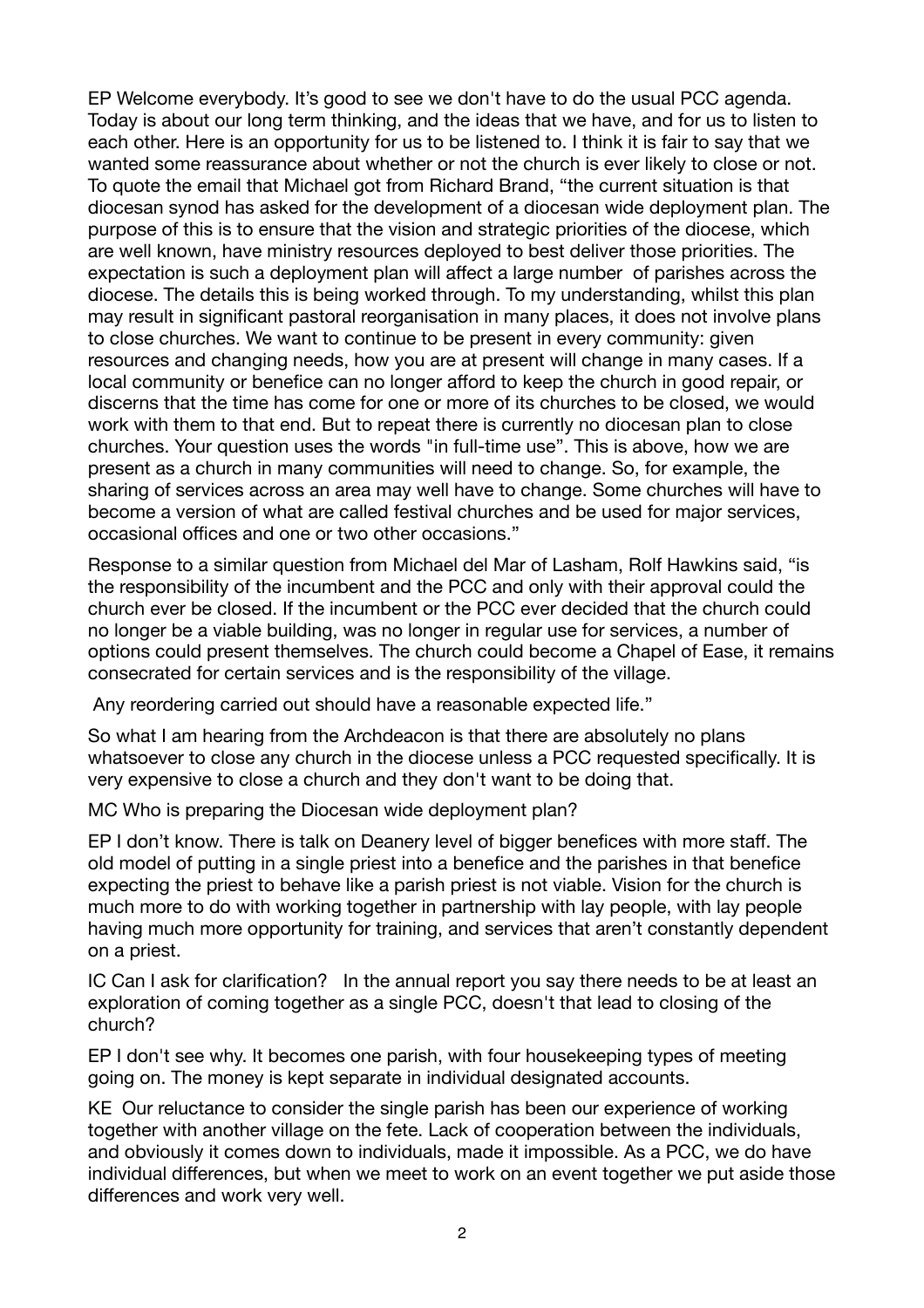EP That is because we have the same aims. It would be good today to agree what are the aims of the Shalden PCC. What do we really want for Shalden parish and for the church?

HW I think if something's not broke, you don't fix it and the church in Shalden is not broke. I think a discussion about closure is a dangerous discussion, because it could be a self-fulfilling prophecy. I am not in favour of there being a single parish because I think there will be a lot of friction.

MC there is going to be a diocesan wide deployment plan, and that is going to consider these very issues that we are talking about now and that is why it is important to discuss them. I would love to see the possibility of being more integrated within the benefice. The advantage would be survival, bringing in new members of the congregation.

JS I think our congregation is healthy for the size of the church. We don't have young people. Yes, it would be lovely to have young people but they are not interested.

MC The whole country is becoming more secular. I don't see why people should turn to the church. We are lacking in leadership. The church is not offering enough.

HW There are young people in the parish with children, but they do not want to go to church at 9.15 and probably not at 6 o'clock in the evening. But those children will grow up and make their way in the world, and just as we did, and then they may go to Church. It is all moving. They get involved in the village. We have a very good community, but I think the community should be based around the church. If we change it, I think we risk everything.

PR one of the questions for this meeting is how can we gain a wider engagement of the community in the village with the church. There are a number of people who are helpers in the church, whether it is cleaning, or opening doors, we don't see them very often in the church. We need to think about a way of engaging better with that wider community, which are there but we are not harvesting them.

JS They come to the special services.

KE one suggestion I do have, a positive suggestion, is to do the questionnaire again. Obviously it would have different questions, but it is trying to find out what the people in the village want. It was really revealing last time. Something like 90% would mind if the church closed. This time we could do it online.

EP The sustainability of the pattern of services is a problem. We cannot rely on retired clergy as part of the equation.The only way to get back to having a monthly benefice service is to cut one of the services from Shalden or Lasham.

The question is how do we change the thinking of the church, this model as it is one vicar to a group of churches, who does all the services, chairs all the meetings, attends the WI, does all the millions of things that he has to do, that is what is unsustainable and in a way yes it is broke. I can't be your parish priest that you might have known a parish priest before. It is all about lay ministry nowadays.

KE one of the problems is the layers of bureaucracy that seem to have emerged in the church as a whole. £200 million has been put aside for child abuse victims, that is enough to fund all the bishops and the palaces and their staff for four years. So that is £50 million a year to run the bishops. I find that shocking.

HW what gets me is church speak. It is absolutely alienating. Why can't they write like other people and give a simple message.

MC the message wants to be simplified. The simplification is that we are lacking in morals and those morals need to be said, just take the 10 Commandments.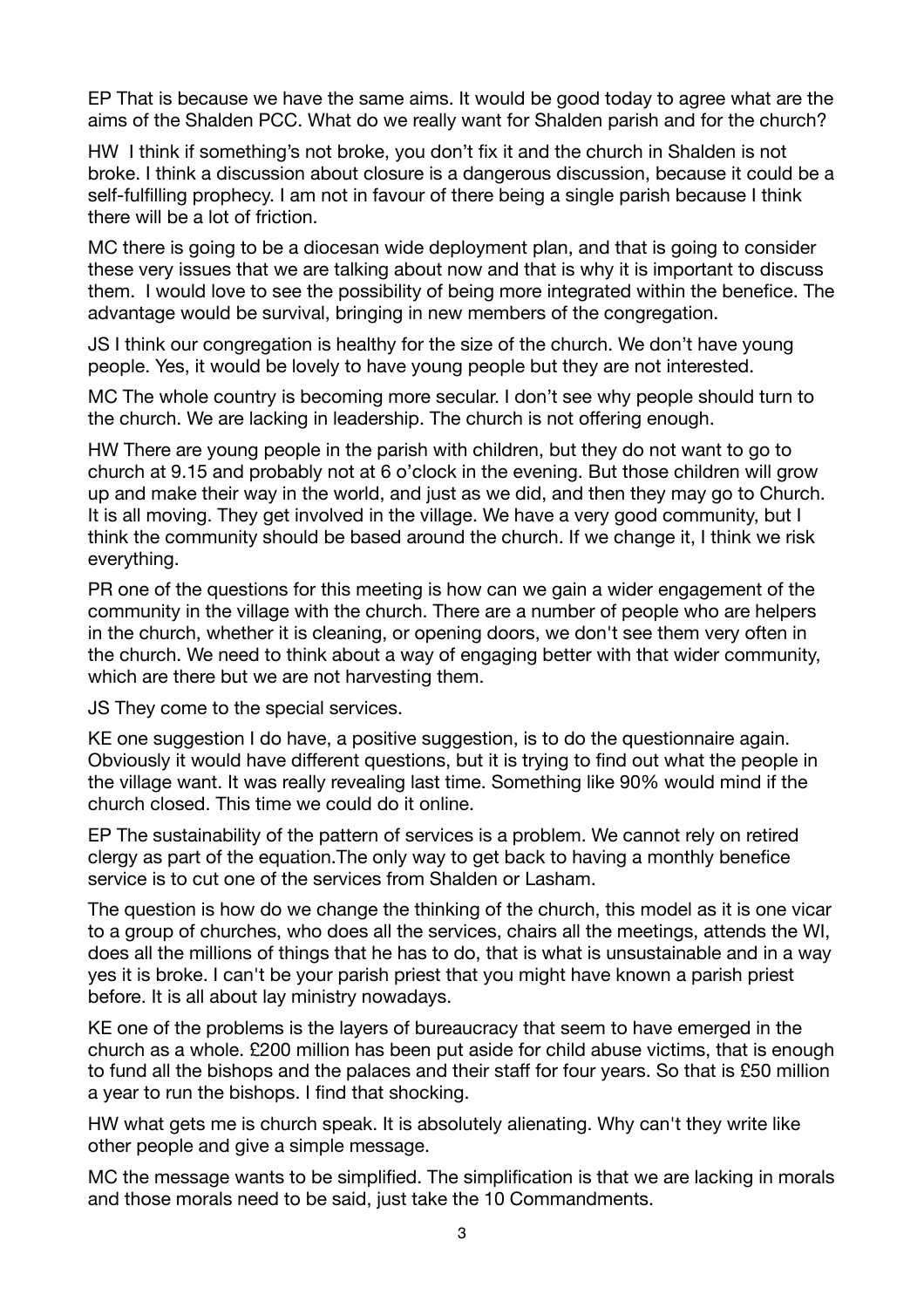IC there are statements from the Synod, such as recently, partnerships cannot be blessed. What planet are they on? People's perception is the church is out of touch with reality.

JS Role of Shalden PCC in leading the Church community

At this time I have no confidence in the leadership of the Church of England and feel that they have become a top heavy business who are becoming impossible to respect. By imposing so many rules and regulations and demands both financially and politically, they are loosing the willingness of the good folk who actually just want to be able to help their local Church and worship their God in a quiet, peaceful and joyful way.

Saying that, I feel that as a PCC we all work hard to support the running of our Church. Personally I would not be willing to extend my role beyond my current involvement. I think by trying to show a Christian outlook by a warm and caring attitude to friends, neighbours and visitors is the most important way to encourage more to come to Church..and trying to get as many involved in taking part in normal and special services, flowers, cleaning, coffee rotas, etc as we can.

SF I feel that we need to keep the building as such in the best order we can without going over the top. I feel it's very important to keep the building watertight, not all the frills or whatever.

JS it's such an important thing, to be able to go into the church to talk to the God that you want to talk to. We don't all have the same view, the same face, we have an individual way of how we think of God or Jesus, and I am not one who would go up to somebody and start talking about God. But I would like to think that somebody would look and think……..

IC the part of the function of the PCC that I am uncomfortable with is, "cooperating with the minister, in promoting in the parish the whole mission of the church pastoral, evangelistic, social and ecumenical. I remember Ben saying to us, "I am far too busy to go round and knock on doors. That is your job." I want to know if I can stay on the PCC if I don't fulfil these things.

EP A lot of these things are written by people who have never been an incumbent and never worked in a parish.

DL Canon Ed to spend part of one day a week visiting people in Shalden. Visit people who have never come to church, hello, I am your vicar, I do you christenings weddings and funerals and baptisms, I just wanted you to see my face and give you my card which has got my numbers on it just in case you need me and of course you're very welcome to come to church if ever you wish. Also to see people 6 months after a bereavement, or a wedding. I think for example just to make a personal point, you were really good when Monica was dying, stunning, absolutely stunning, but after she died I didn't see you. It just may be good, because you are in a delicate situation, to get a visit. Should the priest go and see these people three or six months after their husband or wife has died? People who get married in the church, it would be good to see them six months afterwards and ask them: how are you getting on? There needs to be somebody in the community who asks them do you fight?do you argue? is everything alright?

I think we could do services combined with talks so for example, Canon Ed, you were suggesting to allow parishioners to take services, if a priest cannot be supplied, so for example, this year Aug 6th is the 75th anniversary of the Hiroshima bomb. It would be interesting to have a service during which there is a talk on nuclear weapons, nuclear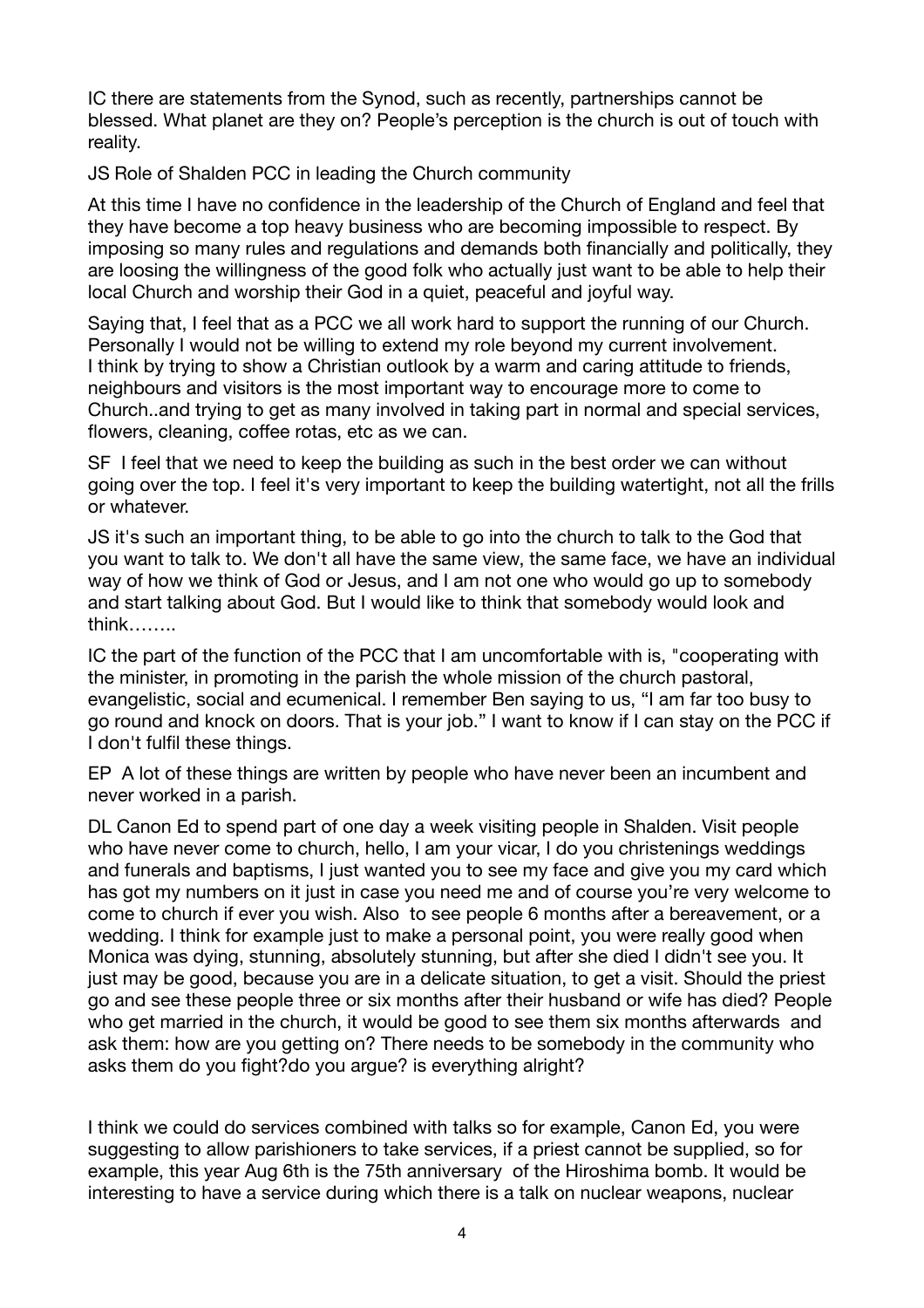bombs, nuclear power, the effect on Japan. What I would really like to do is to have a look around the village and see who is a good speaker, find a subject for them to speak on, and then find an anniversary when they could speak. So that the church service would not just be a religious occasion, there would be a religious bit to it, but the main bit would be a speech by a villager. Also the hundredth anniversary of Einstein's discovery of the General Relativity. So that we could have a service and also some sort of academic input.

I also like Jane's idea of special services. Services with a particular slant such as the animal service and the Queen's Anniversary are popular and could be increased. This is another version of working on anniversaries. This year, for example, is the 100th anniversary of the tomb of the unknown soldier in Westminster Abbey. It is the 400th anniversary of the Mayflower Pilgrims landing Cape Cod. Aug 20th is the 80th anniversary of British Prime Minister Winston Churchill making his famous wartime speech containing the line "Never in the field of human conflict was so much owed by so many to so few"

Are there any opportunities for more people to participate in services. I don't see any evidence of numbers increasing at Christmas Carol Services which have a variety of people reading, but I feel the idea of getting other people in the village to come in and read is good.

So 4 proposals:

1. Canon Ed to visit people in Shalden part of one day each week: mainly people who do not know him.

2. Chose someone who is a good speaker, and find an anniversary that they could speak about in a service. Chose people who do not generally come to church.

3. Have more 'special services'.

4. Encourage more people to participate in services, e.g. to read lessons.

SF Canon Ed does not have time to visit people, what about having one service a month less, and he could use that time to see people in Shalden.

MC I like the idea of people talking in services. It could be reactive, rather than proactive, so that, if we hear that someone is staying with Henry for example, seize the occasion.

EP We all feel quite bad that we do a funeral, and then you're on to the next one. Sarah Bankhead is unfortunately not available for this. Guilt is what I experience because I do not manage all the visits I need to make.

KE What about having a schedule for making visits when schools are on holiday?

DL Talking to people when you see them is different to a formal sit down, face-to-face meeting in which specific questions are asked.

MC Would you be amenable to someone ringing up and saying, we have matins on Sunday and we have this amazing person staying who could give a talk.